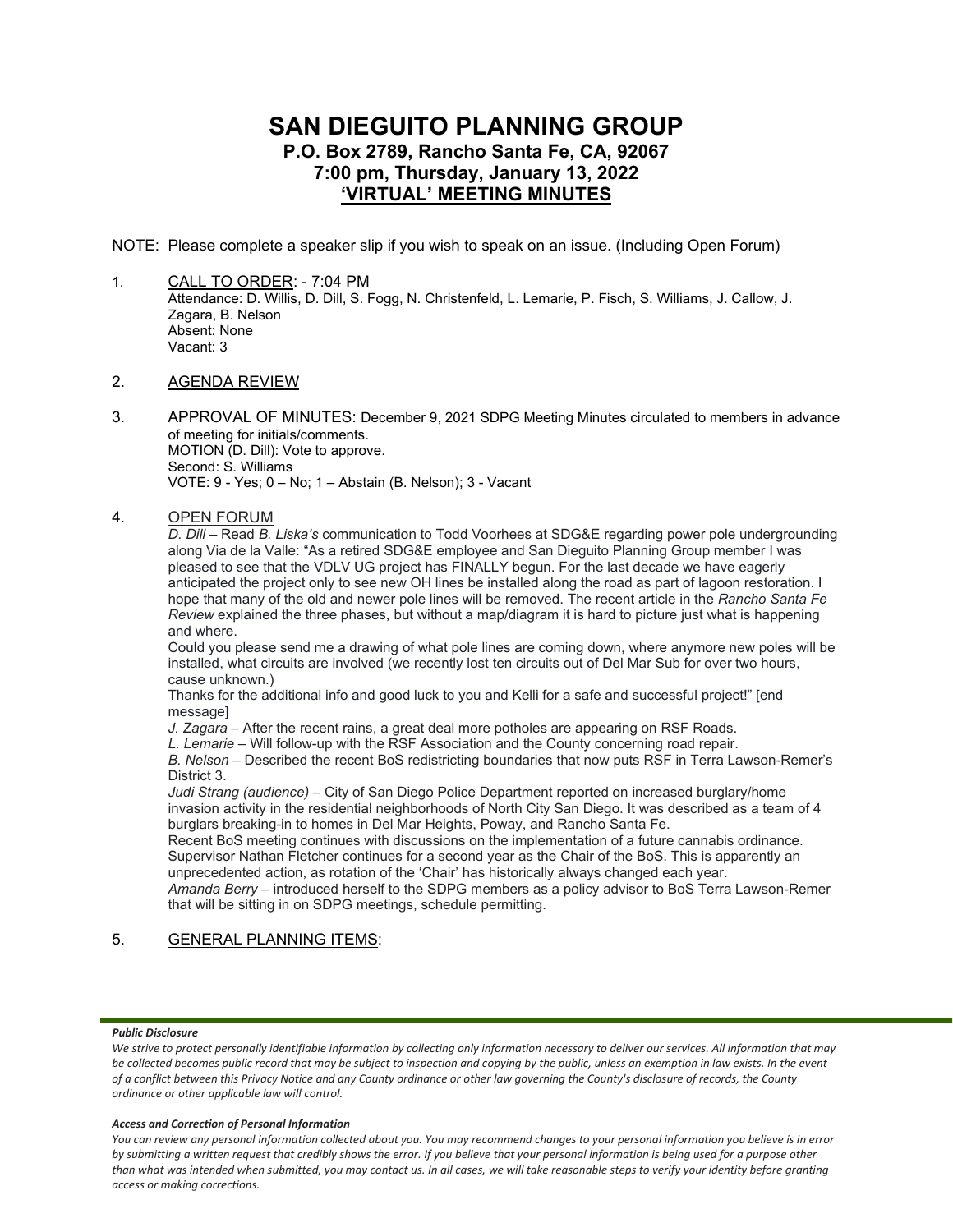A. **Rancho Santa Fe Fire Protection District Presentation** – RSFFPD will present an update on relevant information concerning California SB 9 and its impact on the Fire Protection District area including RSF, Elfin Forest, Harmony Grove, and other portions of the Planning Group area. The presentation will include other building code and legislative updates. RSFFPD Presenter: Conor Lenehan, Deputy Fire Marshal; SDPG Member: Beth Nelson, 858-765-2322.

*C. Lenehan* – delivered a thorough PowerPoint Presentation to SDPG members/audience. PPT later distributed to all members. New RSFFPD landscaping guidelines recommend fire safe vegetation of 6" to 18" height next to residential structures. Most of the fire district is exempted or 'grandfathered' from conforming to California Housing Opportunity and More Efficiency (HOME) Act (SB 9) as many of the San Dieguito rural residential communities are classified as being in high-fire hazard regions with limited infrastructure to support increased density. Residential solar 'power-wall' batteries are considered high-fire hazard equipment that needs special consideration and inspection from the RSFFPD.

B. **Surf Cup/Polo Fields/Horse Park** – Any updates to current Surf Cup (over use) activities/status not in compliance with property title usage overlay and related developments with adjacent 22<sup>nd</sup> DAA Horse Park. SDPG Lead: Beth Nelson, 858-765-2322.

B. Nelson: 22<sup>nd</sup> DAA has selected an operator for the Horse Park that will continue the facility as an equestrian park.

C. **NOP for El Camino Real Assisted Living Facility EIR in City of San Diego** – Brief update to recent notice from the City of San Diego concerning a proposed senior assisted living facility, includes a pool area, pet area, and recreation area. Located at St. John Garabed Armenian Church, 13860 El Camino Real, San Diego, CA 92130, APN: 304-650-3700. SDPG Planner: Sharon Neben-Fogg, 858-945-6856. *S. Fogg* – a controversial proposed project since it will add considerable land use intensity next to existing equestrian neighborhood just north of City of San Diego single-family neighborhoods of Del Mar Heights and Carmel Valley. The local City of San Diego Carmel Valley Planning Group is opposed to the project as it would be co-located with the existing Armenian Church. Ironically, assisted living facilities are in highdemand and generally do not generate a lot of additional daily trips on local roads. No action taken by SDPG.

# 6. MAJOR PROJECTS AND LAND USE ITEMS:

A. **PDS2021-AD-21-015 Richmond Residence Barn and Accessory Building Permit**. Proposed new 1,596 sf barn with 1,093 sf accessory dwelling unit. Project location: 5371 La Glorieta, Rancho Santa Fe, CA 92067, Closest cross street: Linea del Cielo; APN: 268-111-13-00. Applicant Representative: Maxwell Wuthrich (B+W Architect) 858-756-1788; PDS Planner: Hunter McDonald, 858-495-5330; SDPG Member: Laurel Lemarie, 858-756-2835 *Continue to February 2022 SDPG Meeting*

B. **PDS2021-LDGRMJ-30331 Major Grading Permit.** Follow-up discussion and updates from last month's 7-0- 0-5 vote to send a comments letter to PDS Director. Major grading plan for the import site with excavation of 19,900 cubic yards, fill of 155,600 cubic yards, and import of 135,700 cubic yards to allow for future construction of an equestrian facility. Location: Country Club Drive, Escondido, CA 92029; APN: 235-011- 01, 235-011-02. Applicant: H Grove NK Investors, LLC, Santa Monica, CA; PDS Planner (unknown as of publication); SDPG Member: Susan Williams, 760-212-3280.

*D. Dill* – Meeting with applicant clarified actual import of fill to ~13k cubic yards. The County has noticed (in error) 135k which was the fill number for the entire Harmony Grove Village development project. As this is a PDS administrative action, no SDPG position or vote necessary.

C. **PDS2021-STP-21-026/PDS2021-MUP-21-007 Via Monte Residence Site Plan**. Construct a new 4,854 square foot single family residence with an attached 750 square foot accessory dwelling unit and 4-car garage parking on an existing vacant 2.55 net acre parcel within an existing residential neighborhood. Location:16073 Via Monte (off El Camino Real north of San Dieguito Park), Rancho Santa Fe, CA 92067; APN: 302-180-60-00. Applicant (CWS Via Monte LP) Representative: Guy Oliver, 760-602-6406; PDS

#### *Public Disclosure*

#### *Access and Correction of Personal Information*

We strive to protect personally identifiable information by collecting only information necessary to deliver our services. All information that may *be collected becomes public record that may be subject to inspection and copying by the public, unless an exemption in law exists. In the event of a conflict between this Privacy Notice and any County ordinance or other law governing the County's disclosure of records, the County ordinance or other applicable law will control.*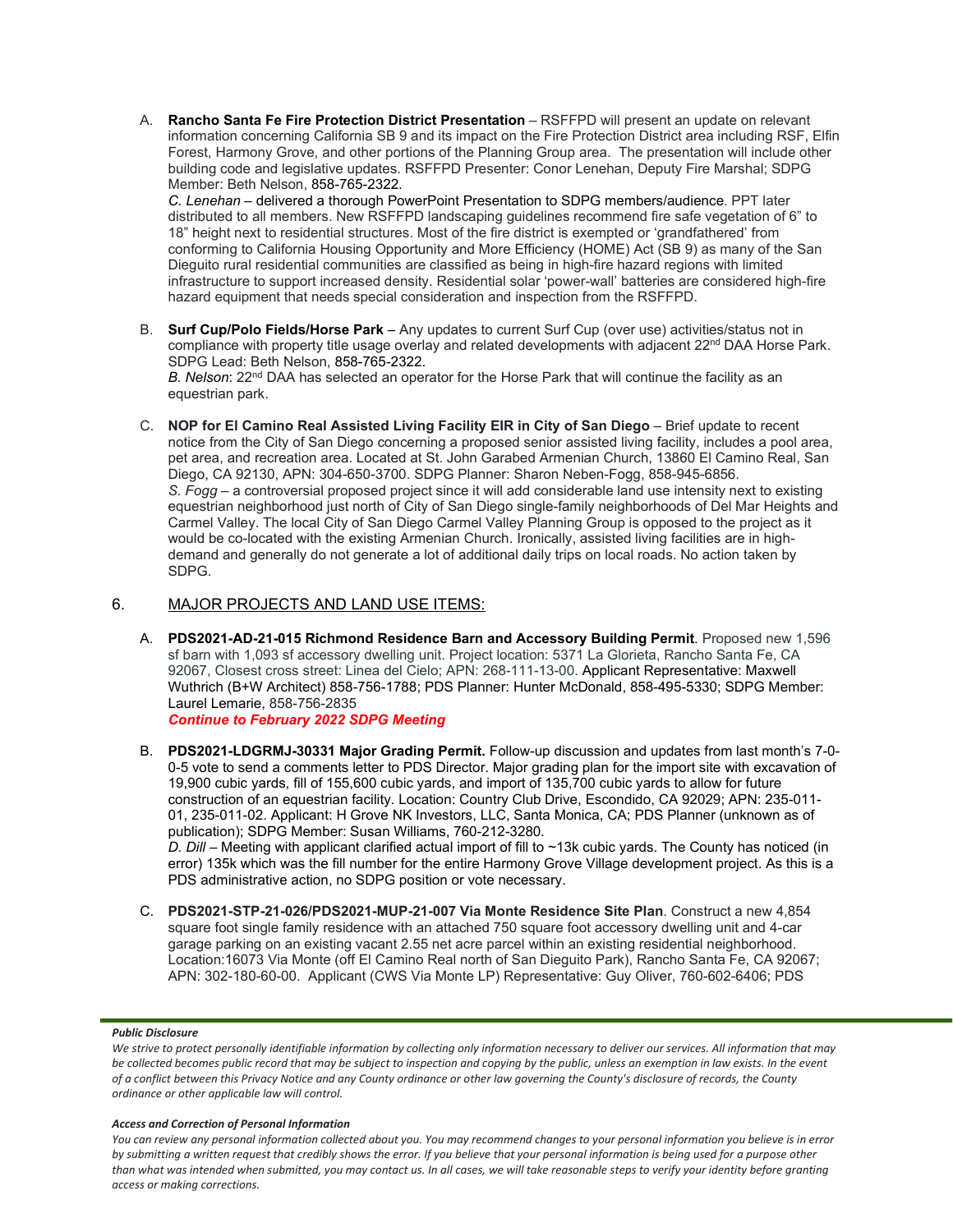Planner: Souphalak Sakdarak, 619-323-4869; SDPG Member: Don Willis, 858-481-6922. *Continued to February 2022 SDPG Meeting*

D. **PDS2021-STP-21-034 Niedernhofer Residential Guest House Site Plan**. 600 sq. ft. Guest House with deck. Location: 4733 Vista De La Tierra Del Mar, CA. 92014; APN: 302-032-15-00. Applicant Contact: Jim Dyjak, 619-244-3085; PDS Planner: Lauren Yzaguirre, 619-323-7021; SDPG Member: Don Willis, 858-481- 6922.

*Continued to February 2022 SDPG Meeting*

E. **PDS2021-VAR-92-001W1 Variance, Fuglesang-Vadakan Residence.** Applicant requesting a reduction in the front yard setback from 100 feet to approximately 96 feet for an addition to an existing single-family dwelling into the front yard setback. The property currently contains a guest house in the front yard setback which will be demolished to allow for an addition to the single-family dwelling. The proposed addition will encroach into the front yard setback less than the existing guest house. Project location: 6605 La Valle Plateada, RSF, CA 92067; APN: 266-320-50-00. Access would be provided via an existing private driveway connected to a private road easement connected to La Valle Plateada. Applicant Representative: Doug Mansfield, 949-218-0408; PDS Planner: Lauren Yzaguirre, 619-323-7021; SDPG Member: Beth Nelson, 858-353-5773.

*B. Nelson* – Take off agenda.

- F. **PDS2021-AD-21-008 Administrative Permit, Molnar Fence Modification**. Any updates to September 2021 SDPG vote concerning this Administrative Permit. Site location: 4722 Sun Valley Road, Del Mar, CA 92014; APN: 302-202-1100. Applicant: Dave and Lisa Molnar, 858-442-1599; Applicant's Representative: Derek Berg, 760-390-0007; PDS Planner: TBD, 858-495-5418; SDPG Member: Don Willis, 858-481-6922. *D. Willis* – Take off agenda, no additional SDPG actions needed. In the hands of PDS planner management. No enforcement action taken by RSFFPD.
- G. **PDS2021-STP-21-040 Holland Residence Remodel – RSF.** Remodel and addition to existing single-family residence at the very western end of RSF on El Camino Real. Project Address: 16170 El Camino Real, Rancho Santa Fe, CA 92067, APN: 302-180-56-00. Owner: Sydney Holland; Applicant Representative: John P. Jensen, 858-756-2526; PDS Planner: Jessica Madamba, 619-323-8672, Sharon Neben-Fogg, 858-945- 6856.

*S. Fogg* – Minor exterior alterations such as an expanded existing patio off the living room and a  $4<sup>th</sup>$ bedroom addition. No visual or otherwise impact to surrounding neighborhood. *John Jensen (Applicant Representative)* – parcel falls into the 'Coastal Zone' area that requires it be heard by the planning group. MOTION (S. Fogg) – Approve as Presented

SECOND: N. Christenfeld VOTE: Yes – 10; No – 0; Abstain – 0; Vacant - 3

H. **PDS2021-STP-17-002W1 Sun Residence Site Plan Modification.** Single Family 2-Story Residence with attached garage, driveway and landscape. Detached ADU and BBQ cabana. Site Location: 7417 Artesian Road, San Diego, CA 92127; APN: 269-100-44-00. Applicant: J. Villa & Company (for owner: Mr. Darrick Sun) 760-688-7430; PDS Planner: John Leavitt, 619-323-8674; SDPG Member(s): Philip Fisch, 858-967- 5323; Jennifer Callow, 760-271-9600.

*Continued to February 2022 SDPG Meeting*

# 7. ADMINISTRATIVE MATTERS:

- **A.** Community Reports
	- *S. Williams* County Parks and Recreation conducted Cider Tree planting ceremony at the Southwest corner of 4<sup>th</sup> of July Park in Harmony Grove Village.

*B. Nelson* – Observed up-lighting of Whispering Palms/Morgan Run trees along the frontage of Via de la Valle. Concern if this conforms with the San Dieguito Community Plan. Will place this topic on

#### *Public Disclosure*

*Access and Correction of Personal Information*

We strive to protect personally identifiable information by collecting only information necessary to deliver our services. All information that may *be collected becomes public record that may be subject to inspection and copying by the public, unless an exemption in law exists. In the event of a conflict between this Privacy Notice and any County ordinance or other law governing the County's disclosure of records, the County ordinance or other applicable law will control.*